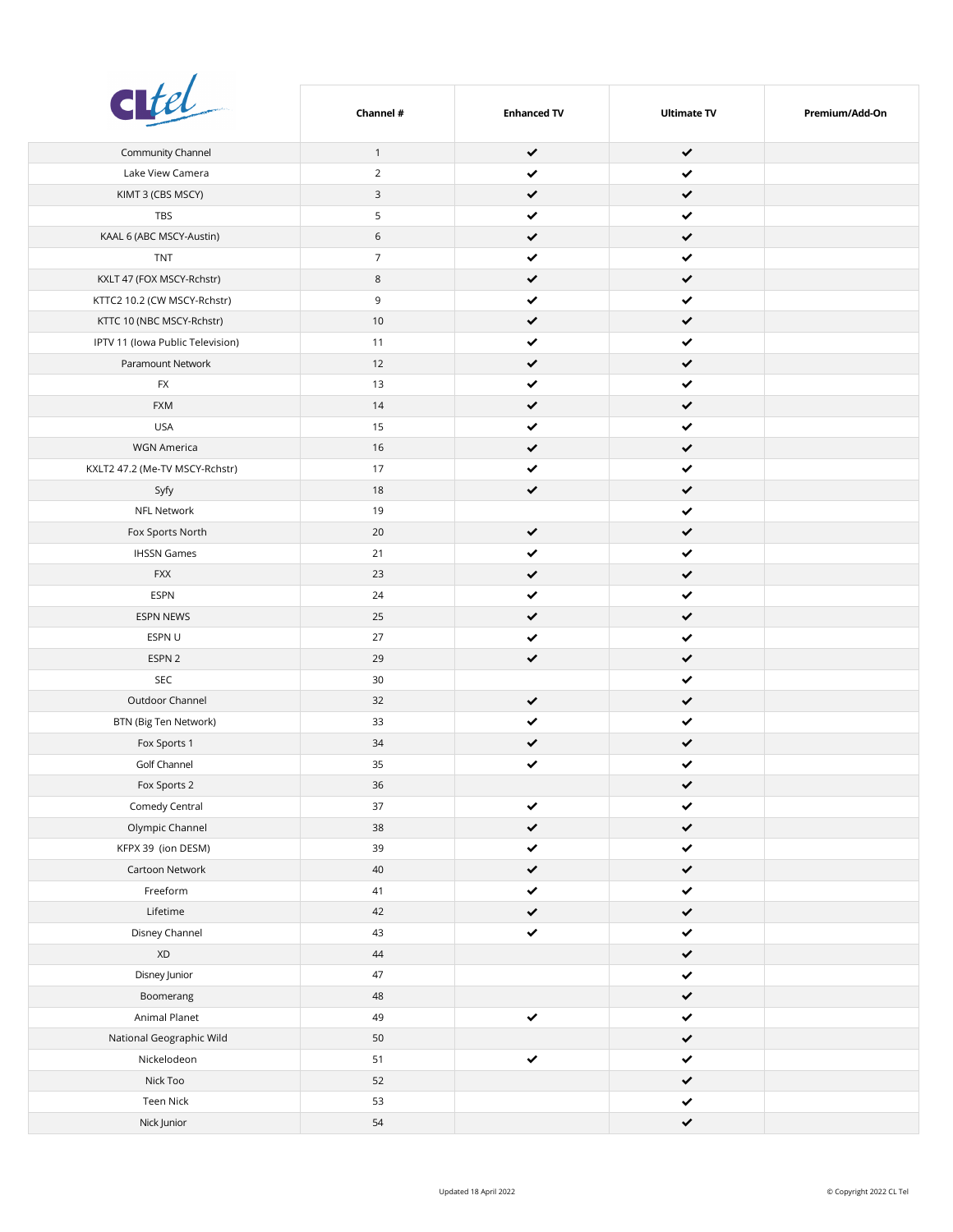| Nick Toons                         | 55  |              | ✔            |  |
|------------------------------------|-----|--------------|--------------|--|
| Hallmark Channel                   | 56  | $\checkmark$ | $\checkmark$ |  |
| Discovery Family Channel           | 57  |              | ✔            |  |
| GSN                                | 58  | ✓            | $\checkmark$ |  |
| TVLand                             | 59  | ✔            | ✔            |  |
| CNN                                | 60  | ✔            | $\checkmark$ |  |
| CNN Headline News                  | 61  |              | ✔            |  |
| CNN International                  | 62  |              | $\checkmark$ |  |
| Fox News Channel                   | 63  |              | ✔            |  |
| <b>MSNBC</b>                       | 64  | ✓            | $\checkmark$ |  |
| CNBC World                         | 65  |              | ✔            |  |
| CNEC                               | 66  | ✔            | $\checkmark$ |  |
| KSMQHD 15.1 (PBS Austin-Rchstr MN) | 68  | ✔            | ✔            |  |
| Fox Business Network               | 69  |              | $\checkmark$ |  |
| C-SPAN                             | 70  | ✔            | $\checkmark$ |  |
| C-SPAN2                            | 71  | ✔            | $\checkmark$ |  |
| truTV                              | 72  | ✔            | ✔            |  |
| Hallmark Movies & Mysteries        | 73  | $\checkmark$ | $\checkmark$ |  |
| Crime & Investigation              | 74  |              | ✔            |  |
| RFD TV                             | 75  | ✔            | $\checkmark$ |  |
| Hallmark Drama                     | 76  | ✔            | ✔            |  |
| <b>BBC</b> America                 | 79  |              | $\checkmark$ |  |
|                                    |     |              |              |  |
| Lifetime Real Women                | 80  |              | ✔            |  |
| Lifetime Movie Network             | 81  | ✔            | $\checkmark$ |  |
| WE (Women's Entertainment)         | 82  | ✔            | ✓            |  |
| Oxygen                             | 83  | ✔            | $\checkmark$ |  |
| Food Network                       | 86  | ✔            | $\checkmark$ |  |
| <b>HGTV</b>                        | 87  | ✔            | $\checkmark$ |  |
| DIY                                | 88  |              | ✔            |  |
| <b>TLC</b>                         | 89  | ✓            | $\checkmark$ |  |
| Discovery                          | 90  | ✔            | ✔            |  |
| <b>Destination America</b>         | 91  |              | ✔            |  |
| Discovery Life                     | 92  |              | ✔            |  |
| OWN                                | 93  | ✓            | ✔            |  |
| Science                            | 94  | ✔            | ✓            |  |
| ID                                 | 95  | ✔            | $\checkmark$ |  |
| American Heroes Channel            | 96  |              | ✔            |  |
| <b>Travel Channel</b>              | 97  | ✔            | $\checkmark$ |  |
| National Geographic Channel        | 98  | $\checkmark$ | $\checkmark$ |  |
| The Weather Channel                | 99  | ✔            | $\checkmark$ |  |
| <b>History Channel</b>             | 101 | $\checkmark$ | $\checkmark$ |  |
| Viceland                           | 102 |              | $\checkmark$ |  |
| fyi                                | 103 |              | $\checkmark$ |  |
| $\mathsf{A}\mathsf{g}\mathsf{E}$   | 104 | $\checkmark$ | $\checkmark$ |  |
| Military History                   | 105 |              | $\checkmark$ |  |
|                                    |     |              |              |  |
| Bravo                              | 106 | $\checkmark$ | $\checkmark$ |  |
| $\mathsf{AMC}$                     | 107 | $\checkmark$ | $\checkmark$ |  |
| TCM                                | 108 | ✔            | $\checkmark$ |  |
| HSN - Home Shopping Network        | 125 | ✔            | $\checkmark$ |  |
| QVC                                | 126 | ✓            | $\checkmark$ |  |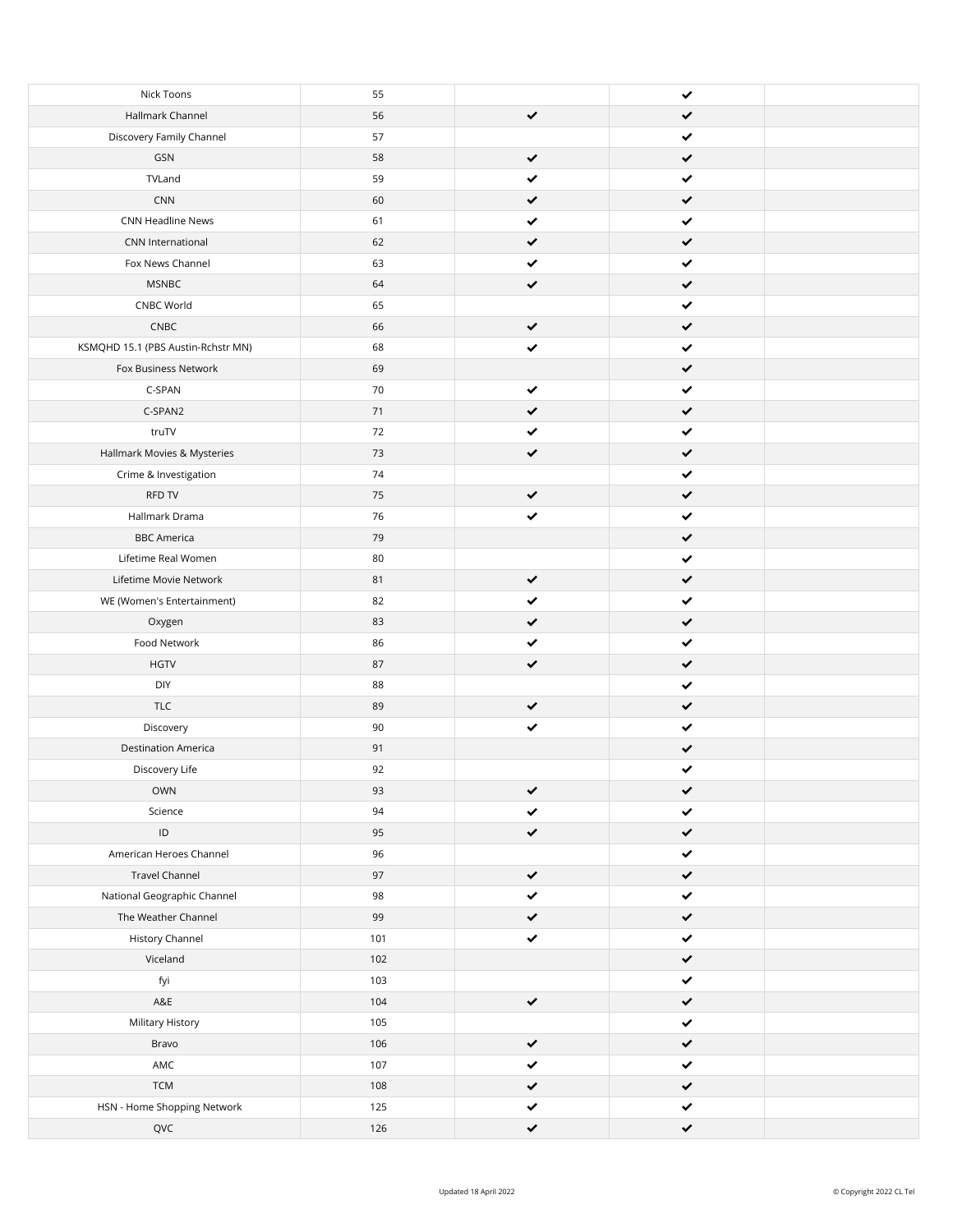| BTN Alt 1                             | 151 | ✔            | $\checkmark$ |              |
|---------------------------------------|-----|--------------|--------------|--------------|
| BTN Alt 2                             | 152 | $\checkmark$ | $\checkmark$ |              |
| <b>BET Soul</b>                       | 196 |              | $\checkmark$ |              |
| <b>MTVU</b>                           | 197 |              | $\checkmark$ |              |
| Fusion                                | 198 |              | $\checkmark$ |              |
| Nick Music                            | 199 |              | $\checkmark$ |              |
| $\ensuremath{\mathsf{MTV}}$           | 200 | $\checkmark$ | $\checkmark$ |              |
| MTV2                                  | 201 |              | $\checkmark$ |              |
| BET Jams                              | 202 |              | ✔            |              |
| $\mathsf{E}!$                         | 203 | ✔            | $\checkmark$ |              |
| $VH-1$                                | 204 | ✔            | $\checkmark$ |              |
| MTV Classic                           | 205 |              | $\checkmark$ |              |
| <b>CMT Music</b>                      | 206 |              | ✔            |              |
| <b>CMT (Country Music Television)</b> | 208 | $\checkmark$ | $\checkmark$ |              |
| <b>BET Gospel</b>                     | 209 |              | $\checkmark$ |              |
| BET                                   | 210 | $\checkmark$ | $\checkmark$ |              |
| <b>GAC (Great American Country)</b>   | 211 |              | ✔            |              |
| Cooking Channel                       | 212 |              | $\checkmark$ |              |
| TBN                                   | 213 | $\checkmark$ | $\checkmark$ |              |
| EWTN                                  | 214 | $\checkmark$ | $\checkmark$ |              |
|                                       | 215 | $\checkmark$ | $\checkmark$ |              |
| Inspiration                           |     |              |              |              |
| HBO                                   | 300 |              |              | $\checkmark$ |
| HBO <sub>2</sub>                      | 301 |              |              | ✔            |
| HBO Signature                         | 302 |              |              | ✔            |
| HBO Family                            | 303 |              |              | ✓            |
| HBO Comedy                            | 304 |              |              | $\checkmark$ |
| HBO Zone                              | 305 |              |              | $\checkmark$ |
| Cinemax                               | 310 |              |              | $\checkmark$ |
| MoreMax                               | 311 |              |              | $\checkmark$ |
| <b>Action MAX</b>                     | 312 |              |              | ✔            |
| Thriller MAX                          | 313 |              |              | ✓            |
| MAX Latino                            | 314 |              |              | ✔            |
| Movie MAX                             | 315 |              |              | ✓            |
| Outer MAX                             | 316 |              |              | ✔            |
| 5-STAR MAX                            | 317 |              |              | ✔            |
| Showtime                              | 320 |              |              | ✔            |
| Showtime 2                            | 321 |              |              | ✔            |
| SHO X BET                             | 322 |              |              | ✔            |
| Showtime Extreme                      | 323 |              |              | ✓            |
| Showcase                              | 324 |              |              | ✔            |
| Showtime Family                       | 325 |              |              | ✔            |
| Showtime Women                        | 326 |              |              | ✓            |
| Showtime Next                         | 327 |              |              | ✔            |
| TMC                                   | 332 |              |              | ✔            |
| TMC Xtra                              | 333 |              |              | ✔            |
| Starz                                 | 336 |              |              | ✓            |
| Starz Edge                            | 337 |              |              | ✔            |
| Starz Cinema                          | 338 |              |              | ✔            |
| <b>Starz Comedy</b>                   | 339 |              |              | $\checkmark$ |
| Starz in Black                        | 340 |              |              | $\checkmark$ |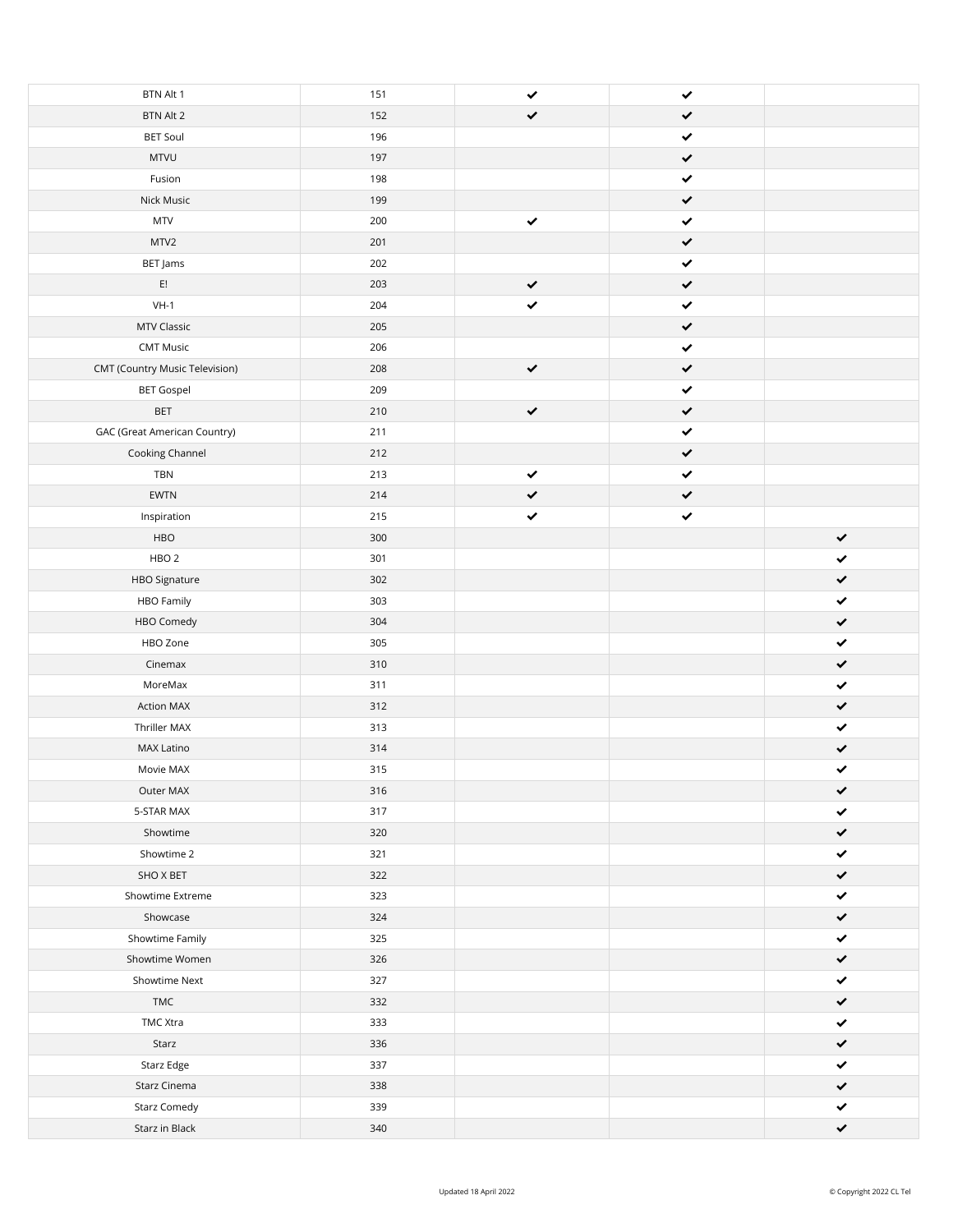| Starz Kids & Family                         | 341 |              |              | ✔ |
|---------------------------------------------|-----|--------------|--------------|---|
| Encore                                      | 346 |              |              | ✔ |
| <b>Encore Westerns</b>                      | 347 |              |              | ✔ |
| <b>Encore Action</b>                        | 348 |              |              | ✔ |
| Encore Suspense                             | 349 |              |              | ✔ |
| Encore Black                                | 350 |              |              | ✔ |
| <b>Encore Classic</b>                       | 351 |              |              | ✔ |
| Reelz                                       | 355 | $\checkmark$ | ✔            |   |
| $\ensuremath{\mathsf{IFC}}$                 | 356 | ✓            | ✔            |   |
| Sundance Channel                            | 357 | ✔            | ✔            |   |
| <b>FLIX</b>                                 | 358 |              |              | ✔ |
| KTTC3 10.3 (Heroes & Icons MSCY-Rchstr)     | 359 | ✔            | ✔            |   |
| KIMT2 3.2 (MyNetworkTV MSCY)                | 360 | ✓            | ✔            |   |
| KIMT4 3.4 (Antenna TV MSCY)                 | 361 | ✔            | $\checkmark$ |   |
| KTTC4 10.4 (Court TV MSCY-Rchstr)           | 362 | ✔            | $\checkmark$ |   |
| KTTC5 10.5 (True Crime Network MSCY-Rchstr) | 363 |              | $\checkmark$ |   |
| KAAL2 6.2 (ThisTV MSCY-Austin)              | 365 |              | ✓            |   |
| IPTV2 11.2 (IPTV Kids DESM)                 | 366 | ✔            | $\checkmark$ |   |
| IPTV3 11.3 (IPTV World DESM)                | 367 | ✔            | ✔            |   |
| IPTV4 11.4 (IPTV Create DESM)               | 368 | ✔            | $\checkmark$ |   |
| KXLT2 47.3 (Laff MSCY-Rchstr)               | 370 | ✓            | ✓            |   |
| KXLT2 47.4 (Escape MSCY-Rchstr)             | 371 | ✔            | $\checkmark$ |   |
| KXLT2 47.5 (Quest MSCY-Rchstr)              | 372 |              | ✔            |   |
| Hallmark Drama HD                           | 376 | ✔            | ✔            |   |
| <b>BBC America HD</b>                       | 379 |              | ✔            |   |
| Reelz HD                                    | 381 | ✔            | $\checkmark$ |   |
| WE HD                                       | 382 | ✓            | ✔            |   |
| IFC HD                                      | 383 | ✔            | ✔            |   |
| Sundance HD                                 | 384 | ✔            | ✔            |   |
| GAC (Great American Country) HD             | 385 |              | $\checkmark$ |   |
| Cooking Channel HD                          | 386 |              | ✔            |   |
| Pay-Per-View                                | 400 |              |              | ✔ |
| Pay-Per-View HD                             | 401 |              |              | ✓ |
| NFL Redzone HD                              | 402 |              |              | ✔ |
| KIMTHD 3.1 (CBS MSCY)                       | 403 | ✔            | ✔            |   |
| DIY HD                                      | 404 |              | $\checkmark$ |   |
| Discovery Life HD                           | 405 |              | ✔            |   |
| KAALHD 6.1 (ABC MSCY-Austin)                | 406 | $\checkmark$ | $\checkmark$ |   |
| OWN HD                                      | 407 | ✔            | ✔            |   |
| KXLTHD 47.1 (FOX MSCY-Rchstr)               | 408 | ✔            | $\checkmark$ |   |
| KTTC2HD 10.2 (CW MSCY-Rchstr)               | 409 | ✔            | ✔            |   |
| KTTCHD 10.1 (NBC MSCY-Rchstr)               | 410 | $\checkmark$ | $\checkmark$ |   |
| IPTVHD 11.1 (IPTV DESM)                     | 411 | ✔            | ✓            |   |
| IPTVHD 11.2 (IPTV Kids DESM)                | 412 | ✔            | ✓            |   |
| FXX HD                                      | 413 | ✔            | ✓            |   |
| WGN America HD                              | 414 | ✔            | $\checkmark$ |   |
| USA HD                                      | 415 | ✔            | ✓            |   |
| TBS HD                                      | 416 | ✔            | $\checkmark$ |   |
| TNT HD                                      | 417 | ✔            | ✓            |   |
| Syfy HD                                     | 418 | $\checkmark$ | $\checkmark$ |   |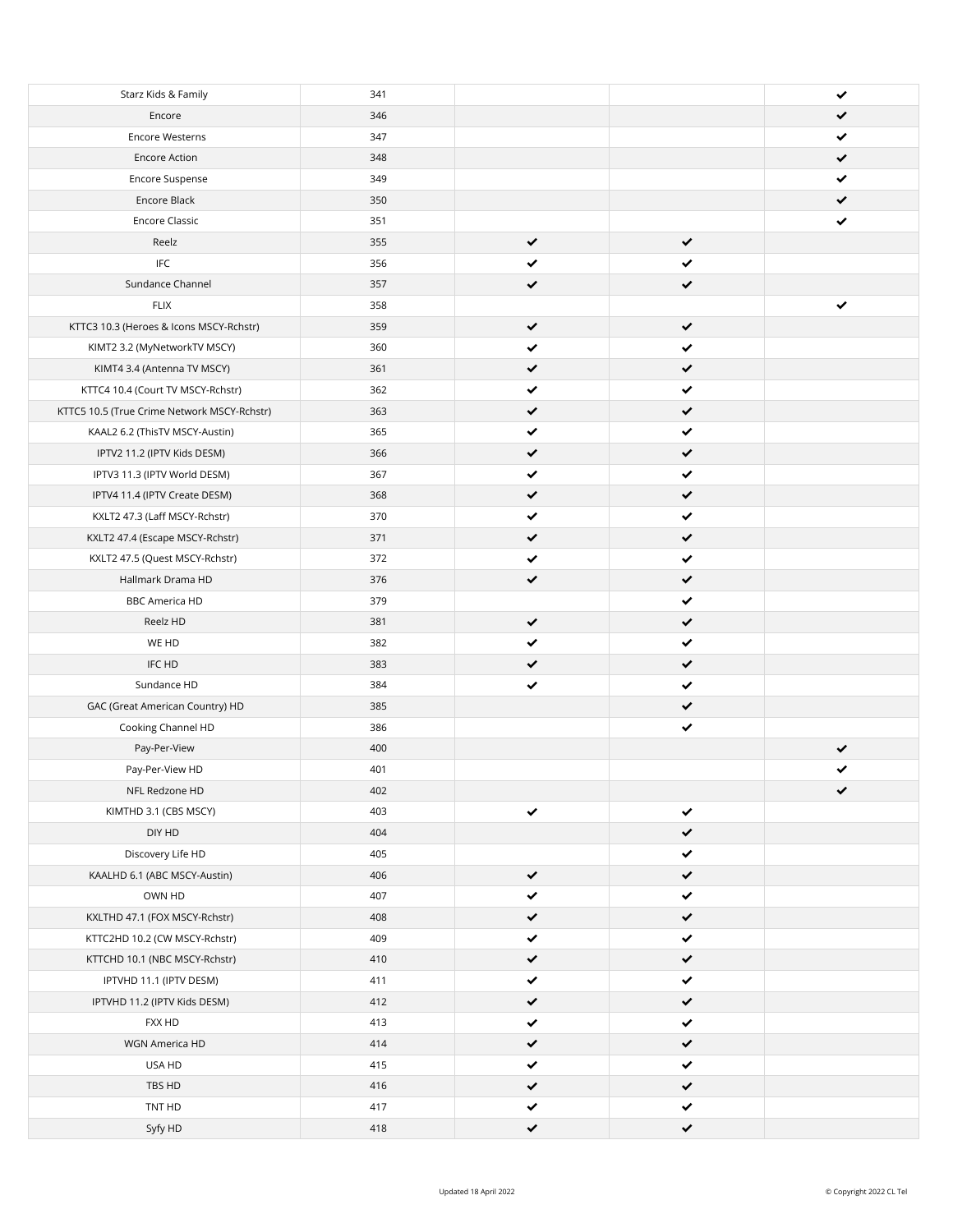| Fox Sports North HD<br>420<br>✓<br>✔<br><b>IHSSN Games HD</b><br>421<br>✔<br>✔<br>Fox Sports North Plus HD<br>422<br>$\checkmark$<br>✔<br>American Heroes Channel HD<br>423<br>✔<br>ESPN HD<br>424<br>$\checkmark$<br>✔<br>425<br>ESPN News HD<br>✔<br>✔<br>Travel Channel HD<br>426<br>✔<br>ESPNU HD<br>427<br>✔<br>Sportsman Channel HD<br>428<br>$\checkmark$<br>ESPN 2 HD<br>429<br>✔<br>✔<br>SEC HD<br>430<br>$\checkmark$<br>Outdoor Channel HD<br>432<br>✔<br>✔<br>$\checkmark$<br>433<br>BTN (Big Ten Network) HD<br>✔<br>434<br>✔<br>Fox Sports 1 HD<br>✔<br>$\checkmark$<br>Golf HD<br>435<br>✔<br>STARZ HD<br>436<br>✔<br>Starz Edge HD<br>437<br>✔<br>Bravo HD<br>438<br>✔<br>✔<br>Starz Comedy HD<br>439<br>✔<br>BET HD<br>440<br>✔<br>✔<br>Starz Kids and Family HD<br>441<br>✔<br>Freeform HD<br>442<br>✔<br>✔<br>Disney Channel HD<br>443<br>$\checkmark$<br>✓<br>XD HD<br>444<br>✔<br>$\checkmark$<br>Cartoon Network HD<br>445<br>$\checkmark$<br>Encore HD<br>446<br>✓<br>Disney Junior HD<br>447<br>$\checkmark$<br>CMT (Country Music Television) HD<br>448<br>✔<br>✔<br>Animal Planet HD<br>449<br>$\checkmark$<br>✔<br>Motor Trend<br>450<br>✔<br>BTN Alt 1 HD<br>451<br>✔<br>✔<br>452<br>✔<br>BTN Alt 2 HD<br>✔<br>Fox Sports 2 HD<br>453<br>✔<br>Showtime HD<br>454<br>✔<br>Comedy Central HD<br>455<br>$\checkmark$<br>$\checkmark$<br>Hallmark Channel HD<br>456<br>$\checkmark$<br>✔<br>$\checkmark$<br>Discovery Family Channel HD<br>457<br>$\checkmark$<br>GSN HD<br>458<br>✔<br>ID HD<br>459<br>$\checkmark$<br>✔<br>$\checkmark$<br>460<br>CNN HD<br>✔<br>CNN Headline News HD<br>461<br>$\checkmark$<br>$\checkmark$<br>462<br>TMC HD<br>$\checkmark$<br>Fox News Channel HD<br>463<br>$\checkmark$<br>✔<br>464<br>$\checkmark$<br>MSNBC HD<br>✔<br>Nickelodeon HD<br>465<br>$\checkmark$<br>$\checkmark$<br>466<br>$\checkmark$<br>CNBC HD<br>✔<br>MTV HD<br>467<br>$\checkmark$<br>$\checkmark$<br>MTV2 HD<br>468<br>$\checkmark$<br>Fox Business Network HD<br>469<br>$\checkmark$ |                |     |   |  |
|-------------------------------------------------------------------------------------------------------------------------------------------------------------------------------------------------------------------------------------------------------------------------------------------------------------------------------------------------------------------------------------------------------------------------------------------------------------------------------------------------------------------------------------------------------------------------------------------------------------------------------------------------------------------------------------------------------------------------------------------------------------------------------------------------------------------------------------------------------------------------------------------------------------------------------------------------------------------------------------------------------------------------------------------------------------------------------------------------------------------------------------------------------------------------------------------------------------------------------------------------------------------------------------------------------------------------------------------------------------------------------------------------------------------------------------------------------------------------------------------------------------------------------------------------------------------------------------------------------------------------------------------------------------------------------------------------------------------------------------------------------------------------------------------------------------------------------------------------------------------------------------------------------------------------------------------------------------------------------------------------------------------------|----------------|-----|---|--|
|                                                                                                                                                                                                                                                                                                                                                                                                                                                                                                                                                                                                                                                                                                                                                                                                                                                                                                                                                                                                                                                                                                                                                                                                                                                                                                                                                                                                                                                                                                                                                                                                                                                                                                                                                                                                                                                                                                                                                                                                                         | NFL Network HD | 419 | ✔ |  |
|                                                                                                                                                                                                                                                                                                                                                                                                                                                                                                                                                                                                                                                                                                                                                                                                                                                                                                                                                                                                                                                                                                                                                                                                                                                                                                                                                                                                                                                                                                                                                                                                                                                                                                                                                                                                                                                                                                                                                                                                                         |                |     |   |  |
|                                                                                                                                                                                                                                                                                                                                                                                                                                                                                                                                                                                                                                                                                                                                                                                                                                                                                                                                                                                                                                                                                                                                                                                                                                                                                                                                                                                                                                                                                                                                                                                                                                                                                                                                                                                                                                                                                                                                                                                                                         |                |     |   |  |
|                                                                                                                                                                                                                                                                                                                                                                                                                                                                                                                                                                                                                                                                                                                                                                                                                                                                                                                                                                                                                                                                                                                                                                                                                                                                                                                                                                                                                                                                                                                                                                                                                                                                                                                                                                                                                                                                                                                                                                                                                         |                |     |   |  |
|                                                                                                                                                                                                                                                                                                                                                                                                                                                                                                                                                                                                                                                                                                                                                                                                                                                                                                                                                                                                                                                                                                                                                                                                                                                                                                                                                                                                                                                                                                                                                                                                                                                                                                                                                                                                                                                                                                                                                                                                                         |                |     |   |  |
|                                                                                                                                                                                                                                                                                                                                                                                                                                                                                                                                                                                                                                                                                                                                                                                                                                                                                                                                                                                                                                                                                                                                                                                                                                                                                                                                                                                                                                                                                                                                                                                                                                                                                                                                                                                                                                                                                                                                                                                                                         |                |     |   |  |
|                                                                                                                                                                                                                                                                                                                                                                                                                                                                                                                                                                                                                                                                                                                                                                                                                                                                                                                                                                                                                                                                                                                                                                                                                                                                                                                                                                                                                                                                                                                                                                                                                                                                                                                                                                                                                                                                                                                                                                                                                         |                |     |   |  |
|                                                                                                                                                                                                                                                                                                                                                                                                                                                                                                                                                                                                                                                                                                                                                                                                                                                                                                                                                                                                                                                                                                                                                                                                                                                                                                                                                                                                                                                                                                                                                                                                                                                                                                                                                                                                                                                                                                                                                                                                                         |                |     |   |  |
|                                                                                                                                                                                                                                                                                                                                                                                                                                                                                                                                                                                                                                                                                                                                                                                                                                                                                                                                                                                                                                                                                                                                                                                                                                                                                                                                                                                                                                                                                                                                                                                                                                                                                                                                                                                                                                                                                                                                                                                                                         |                |     |   |  |
|                                                                                                                                                                                                                                                                                                                                                                                                                                                                                                                                                                                                                                                                                                                                                                                                                                                                                                                                                                                                                                                                                                                                                                                                                                                                                                                                                                                                                                                                                                                                                                                                                                                                                                                                                                                                                                                                                                                                                                                                                         |                |     |   |  |
|                                                                                                                                                                                                                                                                                                                                                                                                                                                                                                                                                                                                                                                                                                                                                                                                                                                                                                                                                                                                                                                                                                                                                                                                                                                                                                                                                                                                                                                                                                                                                                                                                                                                                                                                                                                                                                                                                                                                                                                                                         |                |     |   |  |
|                                                                                                                                                                                                                                                                                                                                                                                                                                                                                                                                                                                                                                                                                                                                                                                                                                                                                                                                                                                                                                                                                                                                                                                                                                                                                                                                                                                                                                                                                                                                                                                                                                                                                                                                                                                                                                                                                                                                                                                                                         |                |     |   |  |
|                                                                                                                                                                                                                                                                                                                                                                                                                                                                                                                                                                                                                                                                                                                                                                                                                                                                                                                                                                                                                                                                                                                                                                                                                                                                                                                                                                                                                                                                                                                                                                                                                                                                                                                                                                                                                                                                                                                                                                                                                         |                |     |   |  |
|                                                                                                                                                                                                                                                                                                                                                                                                                                                                                                                                                                                                                                                                                                                                                                                                                                                                                                                                                                                                                                                                                                                                                                                                                                                                                                                                                                                                                                                                                                                                                                                                                                                                                                                                                                                                                                                                                                                                                                                                                         |                |     |   |  |
|                                                                                                                                                                                                                                                                                                                                                                                                                                                                                                                                                                                                                                                                                                                                                                                                                                                                                                                                                                                                                                                                                                                                                                                                                                                                                                                                                                                                                                                                                                                                                                                                                                                                                                                                                                                                                                                                                                                                                                                                                         |                |     |   |  |
|                                                                                                                                                                                                                                                                                                                                                                                                                                                                                                                                                                                                                                                                                                                                                                                                                                                                                                                                                                                                                                                                                                                                                                                                                                                                                                                                                                                                                                                                                                                                                                                                                                                                                                                                                                                                                                                                                                                                                                                                                         |                |     |   |  |
|                                                                                                                                                                                                                                                                                                                                                                                                                                                                                                                                                                                                                                                                                                                                                                                                                                                                                                                                                                                                                                                                                                                                                                                                                                                                                                                                                                                                                                                                                                                                                                                                                                                                                                                                                                                                                                                                                                                                                                                                                         |                |     |   |  |
|                                                                                                                                                                                                                                                                                                                                                                                                                                                                                                                                                                                                                                                                                                                                                                                                                                                                                                                                                                                                                                                                                                                                                                                                                                                                                                                                                                                                                                                                                                                                                                                                                                                                                                                                                                                                                                                                                                                                                                                                                         |                |     |   |  |
|                                                                                                                                                                                                                                                                                                                                                                                                                                                                                                                                                                                                                                                                                                                                                                                                                                                                                                                                                                                                                                                                                                                                                                                                                                                                                                                                                                                                                                                                                                                                                                                                                                                                                                                                                                                                                                                                                                                                                                                                                         |                |     |   |  |
|                                                                                                                                                                                                                                                                                                                                                                                                                                                                                                                                                                                                                                                                                                                                                                                                                                                                                                                                                                                                                                                                                                                                                                                                                                                                                                                                                                                                                                                                                                                                                                                                                                                                                                                                                                                                                                                                                                                                                                                                                         |                |     |   |  |
|                                                                                                                                                                                                                                                                                                                                                                                                                                                                                                                                                                                                                                                                                                                                                                                                                                                                                                                                                                                                                                                                                                                                                                                                                                                                                                                                                                                                                                                                                                                                                                                                                                                                                                                                                                                                                                                                                                                                                                                                                         |                |     |   |  |
|                                                                                                                                                                                                                                                                                                                                                                                                                                                                                                                                                                                                                                                                                                                                                                                                                                                                                                                                                                                                                                                                                                                                                                                                                                                                                                                                                                                                                                                                                                                                                                                                                                                                                                                                                                                                                                                                                                                                                                                                                         |                |     |   |  |
|                                                                                                                                                                                                                                                                                                                                                                                                                                                                                                                                                                                                                                                                                                                                                                                                                                                                                                                                                                                                                                                                                                                                                                                                                                                                                                                                                                                                                                                                                                                                                                                                                                                                                                                                                                                                                                                                                                                                                                                                                         |                |     |   |  |
|                                                                                                                                                                                                                                                                                                                                                                                                                                                                                                                                                                                                                                                                                                                                                                                                                                                                                                                                                                                                                                                                                                                                                                                                                                                                                                                                                                                                                                                                                                                                                                                                                                                                                                                                                                                                                                                                                                                                                                                                                         |                |     |   |  |
|                                                                                                                                                                                                                                                                                                                                                                                                                                                                                                                                                                                                                                                                                                                                                                                                                                                                                                                                                                                                                                                                                                                                                                                                                                                                                                                                                                                                                                                                                                                                                                                                                                                                                                                                                                                                                                                                                                                                                                                                                         |                |     |   |  |
|                                                                                                                                                                                                                                                                                                                                                                                                                                                                                                                                                                                                                                                                                                                                                                                                                                                                                                                                                                                                                                                                                                                                                                                                                                                                                                                                                                                                                                                                                                                                                                                                                                                                                                                                                                                                                                                                                                                                                                                                                         |                |     |   |  |
|                                                                                                                                                                                                                                                                                                                                                                                                                                                                                                                                                                                                                                                                                                                                                                                                                                                                                                                                                                                                                                                                                                                                                                                                                                                                                                                                                                                                                                                                                                                                                                                                                                                                                                                                                                                                                                                                                                                                                                                                                         |                |     |   |  |
|                                                                                                                                                                                                                                                                                                                                                                                                                                                                                                                                                                                                                                                                                                                                                                                                                                                                                                                                                                                                                                                                                                                                                                                                                                                                                                                                                                                                                                                                                                                                                                                                                                                                                                                                                                                                                                                                                                                                                                                                                         |                |     |   |  |
|                                                                                                                                                                                                                                                                                                                                                                                                                                                                                                                                                                                                                                                                                                                                                                                                                                                                                                                                                                                                                                                                                                                                                                                                                                                                                                                                                                                                                                                                                                                                                                                                                                                                                                                                                                                                                                                                                                                                                                                                                         |                |     |   |  |
|                                                                                                                                                                                                                                                                                                                                                                                                                                                                                                                                                                                                                                                                                                                                                                                                                                                                                                                                                                                                                                                                                                                                                                                                                                                                                                                                                                                                                                                                                                                                                                                                                                                                                                                                                                                                                                                                                                                                                                                                                         |                |     |   |  |
|                                                                                                                                                                                                                                                                                                                                                                                                                                                                                                                                                                                                                                                                                                                                                                                                                                                                                                                                                                                                                                                                                                                                                                                                                                                                                                                                                                                                                                                                                                                                                                                                                                                                                                                                                                                                                                                                                                                                                                                                                         |                |     |   |  |
|                                                                                                                                                                                                                                                                                                                                                                                                                                                                                                                                                                                                                                                                                                                                                                                                                                                                                                                                                                                                                                                                                                                                                                                                                                                                                                                                                                                                                                                                                                                                                                                                                                                                                                                                                                                                                                                                                                                                                                                                                         |                |     |   |  |
|                                                                                                                                                                                                                                                                                                                                                                                                                                                                                                                                                                                                                                                                                                                                                                                                                                                                                                                                                                                                                                                                                                                                                                                                                                                                                                                                                                                                                                                                                                                                                                                                                                                                                                                                                                                                                                                                                                                                                                                                                         |                |     |   |  |
|                                                                                                                                                                                                                                                                                                                                                                                                                                                                                                                                                                                                                                                                                                                                                                                                                                                                                                                                                                                                                                                                                                                                                                                                                                                                                                                                                                                                                                                                                                                                                                                                                                                                                                                                                                                                                                                                                                                                                                                                                         |                |     |   |  |
|                                                                                                                                                                                                                                                                                                                                                                                                                                                                                                                                                                                                                                                                                                                                                                                                                                                                                                                                                                                                                                                                                                                                                                                                                                                                                                                                                                                                                                                                                                                                                                                                                                                                                                                                                                                                                                                                                                                                                                                                                         |                |     |   |  |
|                                                                                                                                                                                                                                                                                                                                                                                                                                                                                                                                                                                                                                                                                                                                                                                                                                                                                                                                                                                                                                                                                                                                                                                                                                                                                                                                                                                                                                                                                                                                                                                                                                                                                                                                                                                                                                                                                                                                                                                                                         |                |     |   |  |
|                                                                                                                                                                                                                                                                                                                                                                                                                                                                                                                                                                                                                                                                                                                                                                                                                                                                                                                                                                                                                                                                                                                                                                                                                                                                                                                                                                                                                                                                                                                                                                                                                                                                                                                                                                                                                                                                                                                                                                                                                         |                |     |   |  |
|                                                                                                                                                                                                                                                                                                                                                                                                                                                                                                                                                                                                                                                                                                                                                                                                                                                                                                                                                                                                                                                                                                                                                                                                                                                                                                                                                                                                                                                                                                                                                                                                                                                                                                                                                                                                                                                                                                                                                                                                                         |                |     |   |  |
|                                                                                                                                                                                                                                                                                                                                                                                                                                                                                                                                                                                                                                                                                                                                                                                                                                                                                                                                                                                                                                                                                                                                                                                                                                                                                                                                                                                                                                                                                                                                                                                                                                                                                                                                                                                                                                                                                                                                                                                                                         |                |     |   |  |
|                                                                                                                                                                                                                                                                                                                                                                                                                                                                                                                                                                                                                                                                                                                                                                                                                                                                                                                                                                                                                                                                                                                                                                                                                                                                                                                                                                                                                                                                                                                                                                                                                                                                                                                                                                                                                                                                                                                                                                                                                         |                |     |   |  |
|                                                                                                                                                                                                                                                                                                                                                                                                                                                                                                                                                                                                                                                                                                                                                                                                                                                                                                                                                                                                                                                                                                                                                                                                                                                                                                                                                                                                                                                                                                                                                                                                                                                                                                                                                                                                                                                                                                                                                                                                                         |                |     |   |  |
|                                                                                                                                                                                                                                                                                                                                                                                                                                                                                                                                                                                                                                                                                                                                                                                                                                                                                                                                                                                                                                                                                                                                                                                                                                                                                                                                                                                                                                                                                                                                                                                                                                                                                                                                                                                                                                                                                                                                                                                                                         |                |     |   |  |
|                                                                                                                                                                                                                                                                                                                                                                                                                                                                                                                                                                                                                                                                                                                                                                                                                                                                                                                                                                                                                                                                                                                                                                                                                                                                                                                                                                                                                                                                                                                                                                                                                                                                                                                                                                                                                                                                                                                                                                                                                         |                |     |   |  |
|                                                                                                                                                                                                                                                                                                                                                                                                                                                                                                                                                                                                                                                                                                                                                                                                                                                                                                                                                                                                                                                                                                                                                                                                                                                                                                                                                                                                                                                                                                                                                                                                                                                                                                                                                                                                                                                                                                                                                                                                                         |                |     |   |  |
|                                                                                                                                                                                                                                                                                                                                                                                                                                                                                                                                                                                                                                                                                                                                                                                                                                                                                                                                                                                                                                                                                                                                                                                                                                                                                                                                                                                                                                                                                                                                                                                                                                                                                                                                                                                                                                                                                                                                                                                                                         |                |     |   |  |
|                                                                                                                                                                                                                                                                                                                                                                                                                                                                                                                                                                                                                                                                                                                                                                                                                                                                                                                                                                                                                                                                                                                                                                                                                                                                                                                                                                                                                                                                                                                                                                                                                                                                                                                                                                                                                                                                                                                                                                                                                         |                |     |   |  |
|                                                                                                                                                                                                                                                                                                                                                                                                                                                                                                                                                                                                                                                                                                                                                                                                                                                                                                                                                                                                                                                                                                                                                                                                                                                                                                                                                                                                                                                                                                                                                                                                                                                                                                                                                                                                                                                                                                                                                                                                                         |                |     |   |  |
|                                                                                                                                                                                                                                                                                                                                                                                                                                                                                                                                                                                                                                                                                                                                                                                                                                                                                                                                                                                                                                                                                                                                                                                                                                                                                                                                                                                                                                                                                                                                                                                                                                                                                                                                                                                                                                                                                                                                                                                                                         |                |     |   |  |
|                                                                                                                                                                                                                                                                                                                                                                                                                                                                                                                                                                                                                                                                                                                                                                                                                                                                                                                                                                                                                                                                                                                                                                                                                                                                                                                                                                                                                                                                                                                                                                                                                                                                                                                                                                                                                                                                                                                                                                                                                         |                |     |   |  |
|                                                                                                                                                                                                                                                                                                                                                                                                                                                                                                                                                                                                                                                                                                                                                                                                                                                                                                                                                                                                                                                                                                                                                                                                                                                                                                                                                                                                                                                                                                                                                                                                                                                                                                                                                                                                                                                                                                                                                                                                                         |                |     |   |  |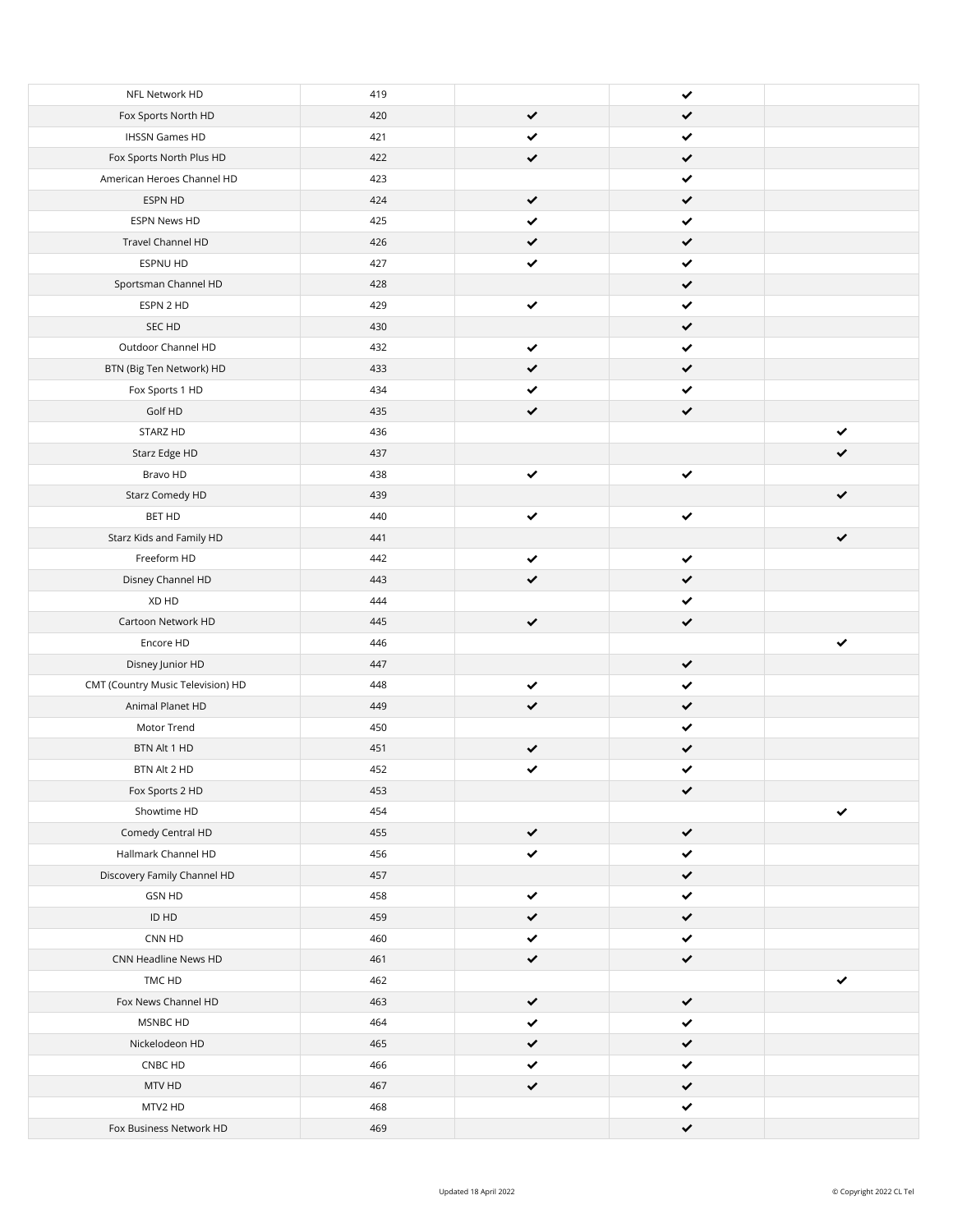| HBO HD                         | 470 |   |              |  |
|--------------------------------|-----|---|--------------|--|
| Cinemax HD                     | 471 |   |              |  |
| VH1 HD                         | 472 | ✔ | $\checkmark$ |  |
| Hallmark Movies & Mysteries HD | 473 | ✔ | ✔            |  |
| Crime & Investigation HD       | 474 |   | ✔            |  |
| E! HD                          | 475 | ✔ | ✔            |  |
| truTV HD                       | 476 |   | ✔            |  |
| Paramount Network HD           | 477 |   | ✔            |  |
| Fusion HD                      | 478 |   | ✔            |  |
| Viceland HD                    | 479 |   | ✔            |  |
| Lifetime HD                    | 480 | ✔ | ✔            |  |
| Lifetime Movie Network HD      | 481 |   | ✔            |  |
| FX HD                          | 482 | ✔ | ✔            |  |
| Oxygen HD                      | 483 | ✔ | $\checkmark$ |  |
| TVLand HD                      | 484 | ✔ | ✔            |  |
| TCM HD                         | 485 |   | ✔            |  |
| Food Network HD                | 486 |   | ✔            |  |
| HGTV HD                        | 487 | ✔ | ✔            |  |
| AMC HD                         | 488 |   | ✔            |  |
| TLC HD                         | 489 |   | ✔            |  |
| Discovery HD                   | 490 |   | ✔            |  |
| Destination America HD         | 491 |   | $\checkmark$ |  |
| Olympic Channel HD             | 492 | ✔ | ✔            |  |
| National Geographic Wild HD    | 493 |   | ✔            |  |
| Science HD                     | 494 | ✔ | ✔            |  |
| A&E HD                         | 495 | ✔ | ✔            |  |
| fyi HD                         | 496 |   | ✔            |  |
| History HD                     | 497 | ✔ | ✔            |  |
| National Geographic Channel HD | 498 | ✔ | ✔            |  |
| The Weather Channel HD         | 499 | ✔ | ✔            |  |
| Music Choice Hit List          | 501 |   | ✔            |  |
| Music Choice Max               | 502 |   | ✔            |  |
| Music Choice Dance/EDM         | 503 | ✔ | ✔            |  |
| Music Choice MCU               | 504 | ✔ | ✔            |  |
| Music Choice Hip-Hop and R&B   | 505 |   | ✔            |  |
| Music Choice Rap               | 506 | ✔ | ✔            |  |
| Music Choice Hip-Hop Classics  | 507 | ✔ | ✔            |  |
| Music Choice Throwback Jamz    | 508 | ✔ | $\checkmark$ |  |
| Music Choice R&B Classics      | 509 | ✔ | ✔            |  |
| Music Choice R&B Soul          | 510 | ✔ | ✔            |  |
| Music Choice Gospel            | 511 | ✔ | ✔            |  |
| Music Choice Reggae            | 512 | ✔ | $\checkmark$ |  |
| Music Choice Rock              | 513 |   | ✔            |  |
| Music Choice Metal             | 514 | ✔ | ✔            |  |
| Music Choice Alternative       | 515 |   | ✔            |  |
| Music Choice Adult Alternative | 516 |   | ✔            |  |
| Music Choice Rock Hits         | 517 |   | ✔            |  |
| Music Choice Classic Rock      | 518 | ✔ | ✔            |  |
| Music Choice Soft Rock         | 519 |   |              |  |
| Music Choice Love Songs        | 520 | ✔ | ✔            |  |